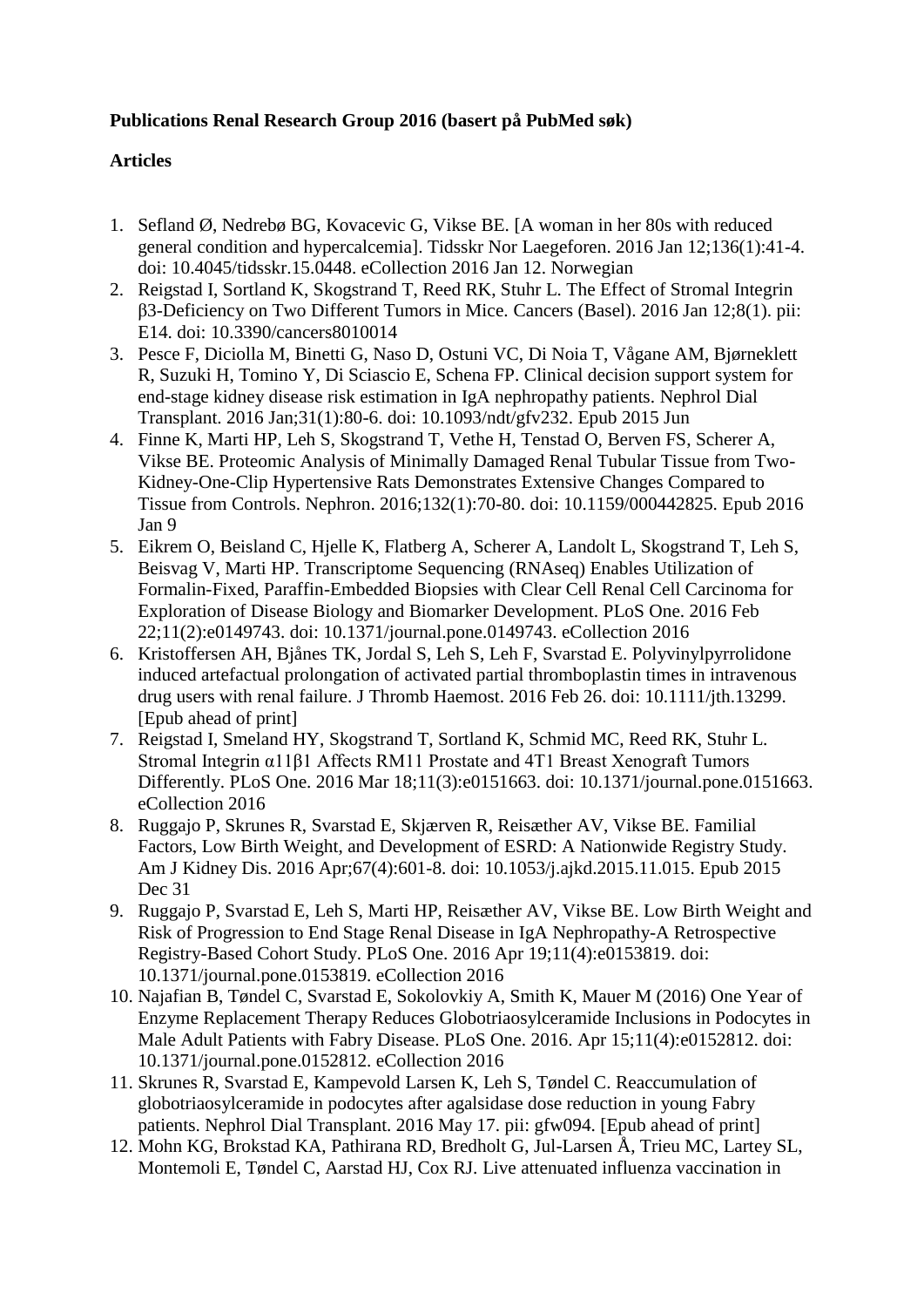[children induces B-cell responses in tonsils.](http://www.ncbi.nlm.nih.gov/pubmed/27247344) J Infect Dis. 2016 May 30. pii: jiw230. [Epub ahead of print]

- 13. Kaur P, Bergrem A, Gerlyng P, Reims HM, Leh S, Valeur J. [A methadone user with](http://www.ncbi.nlm.nih.gov/pubmed/27272371)  [anaemia, skeletal pain and altered appearance.](http://www.ncbi.nlm.nih.gov/pubmed/27272371) Tidsskr Nor Laegeforen. 2016 Jun 7;136(10):925-929. eCollection 2016 Jun. English, Norwegian. No abstract available.
- 14. Tøndel C, Bolann B, Salvador CL, Brackman D, Bjerre A, Svarstad E, Brun A. [Iohexol](http://www.ncbi.nlm.nih.gov/pubmed/27369694)  [plasma clearance in children: validation of multiple formulas and two-point sampling](http://www.ncbi.nlm.nih.gov/pubmed/27369694)  [times.](http://www.ncbi.nlm.nih.gov/pubmed/27369694) Pediatr Nephrol. 2016 Jul 1. [Epub ahead of print]
- 15. Eikefjord E, Andersen E, Hodneland E, Hanson EA, Sourbron S, Svarstad E, Lundervold A, Rørvik JT. [Dynamic contrast-enhanced MRI measurement of renal function in healthy](https://www.ncbi.nlm.nih.gov/pubmed/27694276)  [participants.](https://www.ncbi.nlm.nih.gov/pubmed/27694276) Acta Radiol. 2016 Sep 30. pii: 0284185116666417. [Epub ahead of print]
- 16. Landolt L,Marti HP, Beisland C, Flatberg A, Eikrem OS. [RNA extraction for RNA](https://www.ncbi.nlm.nih.gov/pubmed/27173776)  [sequencing of archival renal tissues.](https://www.ncbi.nlm.nih.gov/pubmed/27173776) Scand J Clin Lab Invest. 2016 Sep;76(5):426-34. doi: 10.1080/00365513.2016.1177660
- 17. Skrunes R, Svarstad E, Reisæter AV, Marti HP, Vikse BE[.End Stage Renal Disease](https://www.ncbi.nlm.nih.gov/pubmed/27828975)  [Predicts Increased Risk of Death in First Degree Relatives in the Norwegian Population.](https://www.ncbi.nlm.nih.gov/pubmed/27828975) PLoS One. 2016 Nov 9;11(11):e0165026. doi: 10.1371/journal.pone.0165026
- 18. Eikefjord E, Andersen E, Hodneland E, Svarstad E, Lundervold A, Rørvik J. Quantification of Single-Kidney Function and Volume in Living Kidney Donors Using Dynamic Contrast-Enhanced MRI. AJR Am J Roentgenol. 2016 Nov;207(5):1022-1030.
- 19. Skadberg Ø, Sandberg S, Røraas T, Petersen PH, Sellevoll H, Svarstad E, Sæle K, Aakre KM. [The variation in high sensitive cardiac troponin concentration during haemodialysis](https://www.ncbi.nlm.nih.gov/pubmed/27705007) [treatment is not similar to the biological variation observed in stable end stage renal](https://www.ncbi.nlm.nih.gov/pubmed/27705007)  [disease patients.](https://www.ncbi.nlm.nih.gov/pubmed/27705007) Scand J Clin Lab Invest. 2016 Dec;76(8):645-652
- 20. Marti HP, Jeffs A, Scherer A, Leader J, Leader C, Bedford J, Walker R. [Renal Fibrosis](https://www.ncbi.nlm.nih.gov/pubmed/28002484)  [mRNA Classifier: Validation in Experimental Lithium-Induced Interstitial Fibrosis in the](https://www.ncbi.nlm.nih.gov/pubmed/28002484)  [Rat Kidney.](https://www.ncbi.nlm.nih.gov/pubmed/28002484) PLoS One. 2016 Dec 21;11(12):e0168240. doi: 10.1371/journal.pone.0168240
- 21. Eikrem OS, Strauss P, Beisland C, Scherer A, Landolt L, Flatberg A, Leh S, Beisvag V, Skogstrand T, Hjelle K, Shresta A, Marti HP. [Development and confirmation of potential](https://www.ncbi.nlm.nih.gov/pubmed/27739342)  [gene classifiers of human clear cell renal cell carcinoma using next-generation RNA](https://www.ncbi.nlm.nih.gov/pubmed/27739342)  [sequencing.](https://www.ncbi.nlm.nih.gov/pubmed/27739342) Scand J Urol. 2016 Dec;50(6):452-462
- 22. Schiffmann R, Hughes DA, Linthorst GE, Ortiz A, Svarstad E, Warnock DG, West ML, Wanner C; Conference Participants. [Screening, diagnosis, and management of patients](https://www.ncbi.nlm.nih.gov/pubmed/27998644)  with Fabry disease: conclusions from a "Kidney Disease: Improving Global Outcomes" [\(KDIGO\) Controversies Conference.](https://www.ncbi.nlm.nih.gov/pubmed/27998644) Kidney Int. 2016 Dec 17. pii: S0085- 2538(16)30603-2. doi: 10.1016/j.kint.2016.10.004. [Epub ahead of print]
- 23. Golshayan D, Wójtowicz A, Bibert S, Pyndiah N, Manuel O, Binet I, Buhler LH, Huynh-Do U, Mueller T, Steiger J, Pascual M, Meylan P, Bochud PY; Swiss Transplant Cohort Study (Marti H.P. listed here). Polymorphisms in the lectin pathway of complement activation influence the incidence of acute rejection and graft outcome after kidney transplantation. Kidney Int, 2016; 89(4):927-38
- 24. Héquet D, Kralidis G, Carrel T, Cusini A, Garzoni C, Hullin R, Meylan PR, Mohacsi P, Mueller NJ, Ruschitzka F, Tozzi P, van Delden C, Weisser M, Wilhelm MJ, Pascual M, Manuel O; Swiss Transplant Cohort Study (Marti H.P. listed here). [Ventricular assist](http://www.ncbi.nlm.nih.gov/pubmed/27391967)  [devices as bridge to heart transplantation:](http://www.ncbi.nlm.nih.gov/pubmed/27391967) impact on post-transplant infections. BMC Infect Dis. 2016 Jul 8;16:321. doi: 10.1186/s12879-016-1658-0.
- 25. [Mauthner O,](https://www.ncbi.nlm.nih.gov/pubmed/?term=Mauthner%20O%5BAuthor%5D&cauthor=true&cauthor_uid=27731953) [Claes V,](https://www.ncbi.nlm.nih.gov/pubmed/?term=Claes%20V%5BAuthor%5D&cauthor=true&cauthor_uid=27731953) [Walston J,](https://www.ncbi.nlm.nih.gov/pubmed/?term=Walston%20J%5BAuthor%5D&cauthor=true&cauthor_uid=27731953) [Engberg S,](https://www.ncbi.nlm.nih.gov/pubmed/?term=Engberg%20S%5BAuthor%5D&cauthor=true&cauthor_uid=27731953) [Binet I,](https://www.ncbi.nlm.nih.gov/pubmed/?term=Binet%20I%5BAuthor%5D&cauthor=true&cauthor_uid=27731953) [Dickenmann M,](https://www.ncbi.nlm.nih.gov/pubmed/?term=Dickenmann%20M%5BAuthor%5D&cauthor=true&cauthor_uid=27731953) [Golshayan D,](https://www.ncbi.nlm.nih.gov/pubmed/?term=Golshayan%20D%5BAuthor%5D&cauthor=true&cauthor_uid=27731953) [Hadaya K,](https://www.ncbi.nlm.nih.gov/pubmed/?term=Hadaya%20K%5BAuthor%5D&cauthor=true&cauthor_uid=27731953) [Huynh-Do U,](https://www.ncbi.nlm.nih.gov/pubmed/?term=Huynh-Do%20U%5BAuthor%5D&cauthor=true&cauthor_uid=27731953) [Calciolari S,](https://www.ncbi.nlm.nih.gov/pubmed/?term=Calciolari%20S%5BAuthor%5D&cauthor=true&cauthor_uid=27731953) [De Geest S.](https://www.ncbi.nlm.nih.gov/pubmed/?term=De%20Geest%20S%5BAuthor%5D&cauthor=true&cauthor_uid=27731953) [GERAS study consortium; For the](https://www.ncbi.nlm.nih.gov/pubmed/?term=GERAS%20study%20consortium%3B%20For%20the%20Psychosocial%20Interest%20Group%3B%20Swiss%20Transplant%20Cohort%20Study%20(STCS)%5BCorporate%20Author%5D)  [Psychosocial Interest Group; Swiss Transplant Cohort Study \(STCS, Marti H.P. listed](https://www.ncbi.nlm.nih.gov/pubmed/?term=GERAS%20study%20consortium%3B%20For%20the%20Psychosocial%20Interest%20Group%3B%20Swiss%20Transplant%20Cohort%20Study%20(STCS)%5BCorporate%20Author%5D)